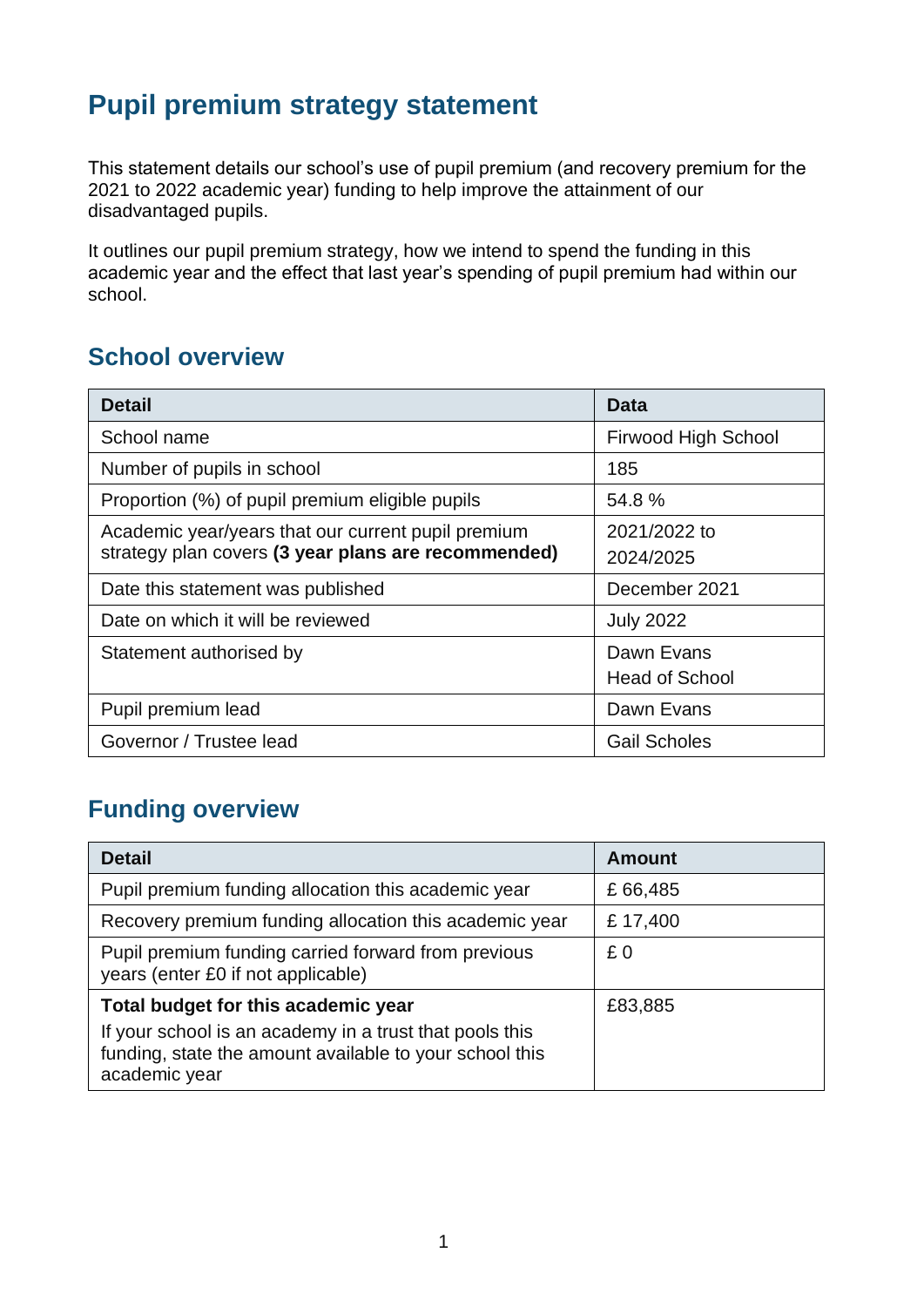# **Part A: Pupil premium strategy plan**

#### **Statement of intent**

Our aim is to use pupil premium funding to help us achieve and sustain positive outcomes and narrow the gap between our disadvantaged students and their peers.

Whilst socio-economic disadvantage is not always the primary challenge our students face, we work towards closing the gap to ensure that every student is able to overcome challenges and learn without limits, maximising their outcomes and reaching their full potential.

At Firwood the heart of our approach is high-quality teaching focussed on areas that disadvantaged pupils require it most, targeted support based on robust diagnostic assessment of need, and helping pupils to access a broad and balanced curriculum, adapted to their individual learning needs. The key principles are based on ensuring that our students are able to access an engaging and purposeful learning environment which is conducive to the development of communication, personal, social and independence skills.

Although our strategy is focused on the needs of disadvantaged pupils, it will benefit all pupils in our school where funding is spent on whole-school approaches, such as highquality teaching. Implicit in the intended outcomes detailed below, is the intention that outcomes for non-disadvantaged pupils will be improved alongside progress for their disadvantaged peers.

Our strategy will be driven by the needs and strengths of each young person, based on formal and informal assessments, teacher knowledge and understanding of the students and through collaboration with parents and other professionals and stakeholders in the students from our Multi-Agency Team.

This will help us to ensure that we offer them the relevant skills and experience they require to be prepared for adulthood so they are able to gain meaningful and purposeful college placements and a smooth transition into Adult Services.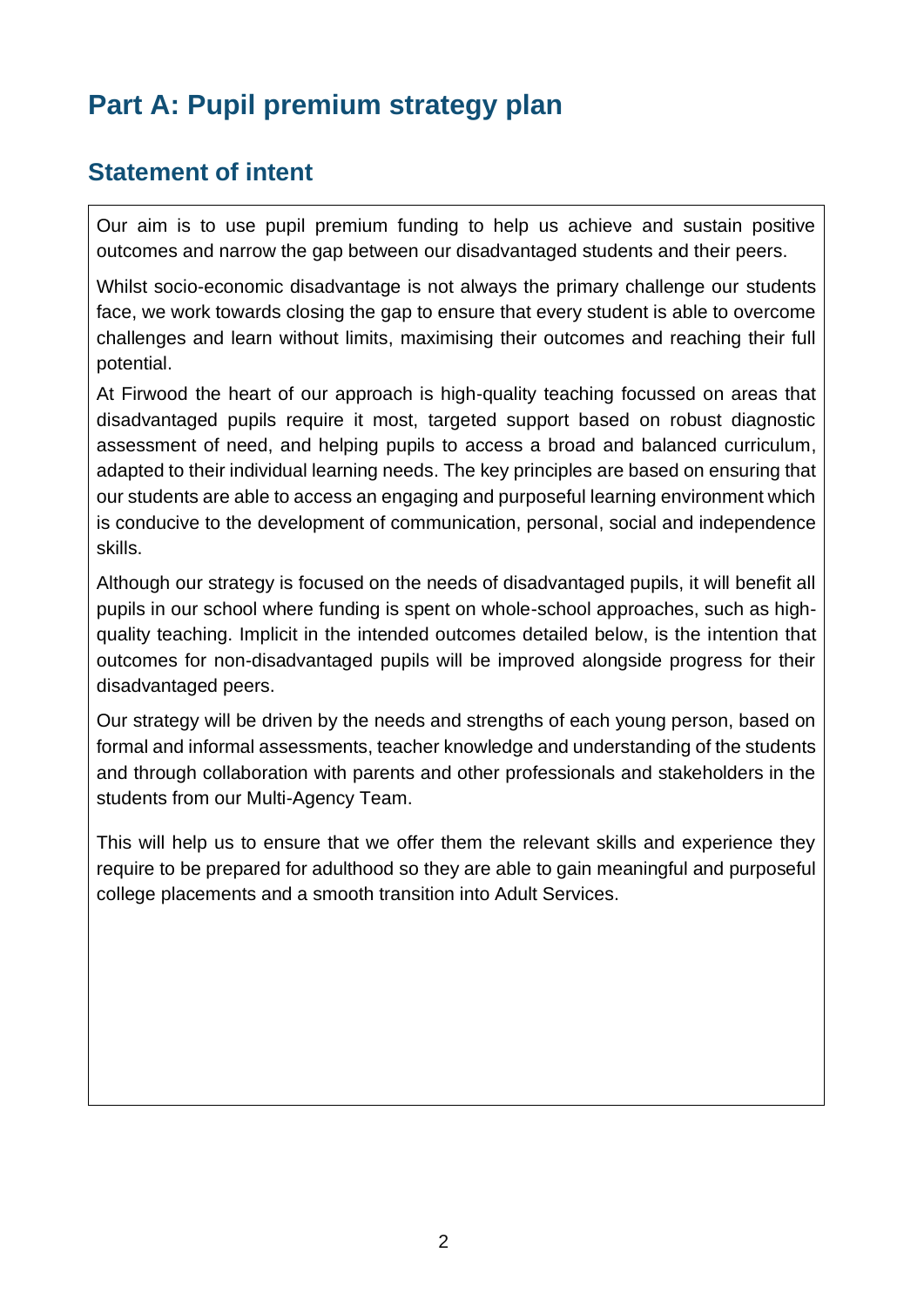## **Challenges**

This details the key challenges to achievement that we have identified among our disadvantaged pupils.

| <b>Challenge</b><br>number | <b>Detail of challenge</b>                                                                                                                                                                                                                                                                                                                                                                            |
|----------------------------|-------------------------------------------------------------------------------------------------------------------------------------------------------------------------------------------------------------------------------------------------------------------------------------------------------------------------------------------------------------------------------------------------------|
| 1                          | Firwood is a school for students with Severe, Profound and Multiple<br>Learning Disabilities and Complex Needs, all the students at Firwood<br>have an EHCP and are individual in their presentation and learning<br>needs. Whilst academic progress between disadvantaged students and<br>their peers is equitable in most subjects there is a differential in Maths<br>Using and Applying outcomes. |
| 2                          | Our assessments and observations show that disadvantaged students<br>are likely to have less social opportunities to apply their communication<br>skills.                                                                                                                                                                                                                                             |
| 3                          | Our observations, assessments and discussions with families show that<br>disadvantaged students are likely to face greater challenges accessing<br>cultural capital outside of the school provision impacting further on the<br>development of social and independence skills.                                                                                                                        |
| 4                          | Through discussions with families and our wider MDT stakeholders there<br>is an increased need for pastoral and parental support for our<br>disadvantaged students through enhanced parental engagement.                                                                                                                                                                                              |
| 5                          | Some of our disadvantaged students have challenging sensory needs<br>which require further assessment and support in order to regulate their<br>behaviour to minimise the impact on their learning.                                                                                                                                                                                                   |
| 6                          | Through our observations and discussions with pupils and families our<br>disadvantaged students require additional support with their health needs<br>requiring specialist equipment to access different learning environments<br>and engage in learning opportunities outside the classroom. E.g. Home<br>Reach Provision.                                                                           |
| $\overline{7}$             | Our observations and assessments demonstrate that our disadvantaged<br>students require access to enhanced sensory services to enhance their<br>learning opportunities and provide specialist interventions and therapies.                                                                                                                                                                            |
| 8                          | Through discussions with families, wider MDT partners and students our<br>findings are that many of our disadvantaged pupils have been impacted<br>by the pandemic to a greater extent than other students. Access to<br>community support systems and facilities have been limited. E.g.<br>Hydrotherapy.                                                                                            |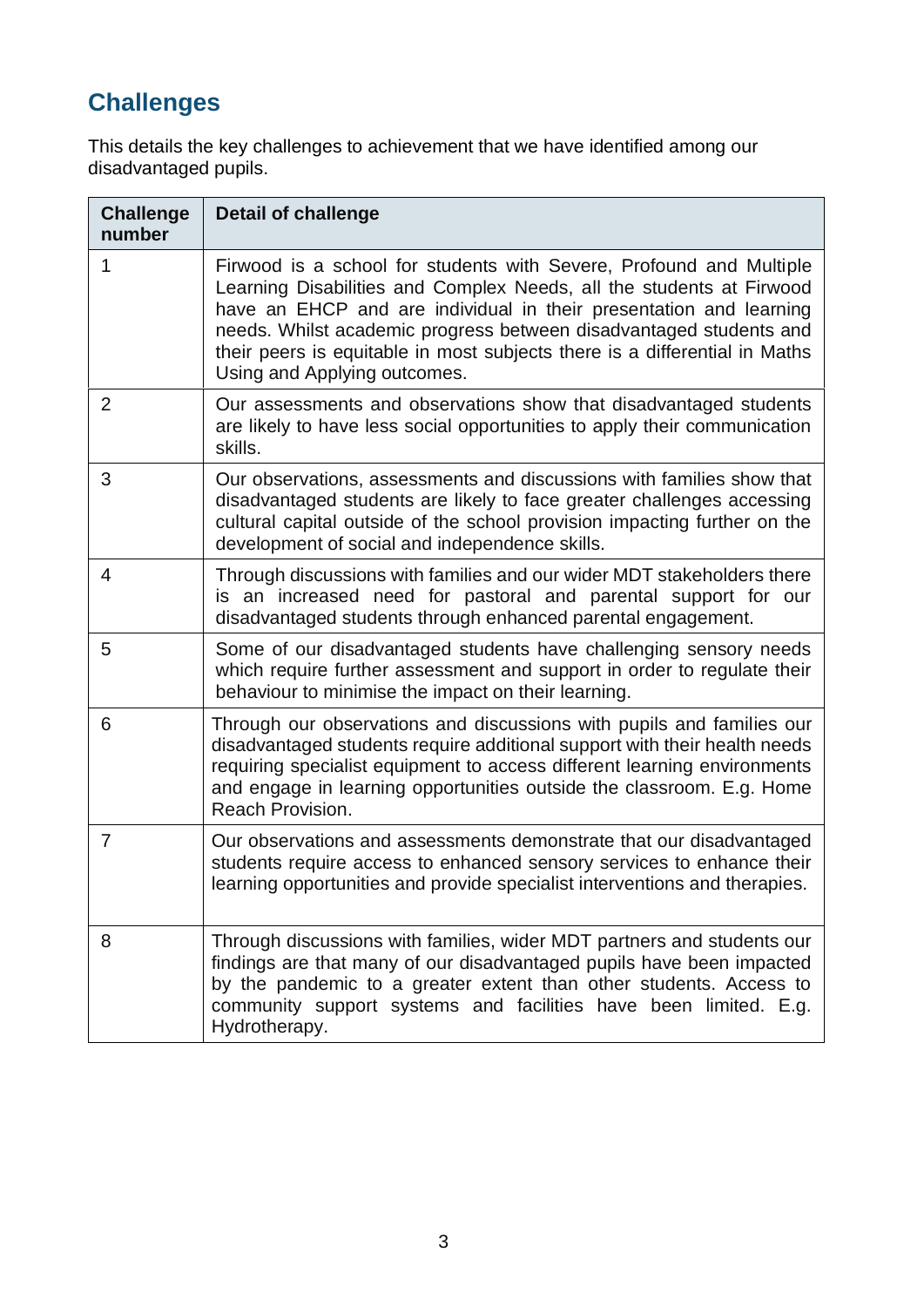#### **Intended outcomes**

This explains the outcomes we are aiming for **by the end of our current strategy plan**, and how we will measure whether they have been achieved.

| Intended outcome                                                                                                                                            | <b>Success criteria</b>                                                                                                                    |  |
|-------------------------------------------------------------------------------------------------------------------------------------------------------------|--------------------------------------------------------------------------------------------------------------------------------------------|--|
| <b>Academic Attainment</b><br>Improved attainment in Maths, particularly<br>in Using and Applying of Mathematical<br>skills through shopping and Bistro     | Improved opportunities to use Maths<br>and functional Maths skills in the school<br>community and wider community.                         |  |
| activities including Pop Up Shop.                                                                                                                           | Improved attainment in Maths and<br>progress in numeracy skills                                                                            |  |
|                                                                                                                                                             | To apply maths skills through the<br>Commando Joe programme                                                                                |  |
| Enrichment<br>Students have access to Enrichment<br>activities and WOW days to enable them<br>to develop and use their social skills in a<br>wider setting. | To access a range of enrichment<br>activities over the course of the<br>academic year involving music, theatre<br>and school led WOW days. |  |
|                                                                                                                                                             | To access Commando Joes<br>programmes                                                                                                      |  |
|                                                                                                                                                             | For disadvantaged students to show<br>progress in Communication skills                                                                     |  |
|                                                                                                                                                             | To demonstrate opportunities for<br>students to make and implement<br>choices.                                                             |  |
|                                                                                                                                                             | Provide opportunities for applied<br>speaking and listening activities                                                                     |  |
|                                                                                                                                                             | Develop social skills in group settings                                                                                                    |  |
|                                                                                                                                                             | Training and cascading of information for<br>staff                                                                                         |  |
| <b>Health and Wellbeing</b>                                                                                                                                 | Students experience expeditions using                                                                                                      |  |
| To provide opportunities for physical<br>activities and cross curricular learning                                                                           | Commando Jos curriculum and training                                                                                                       |  |
| To provide learning opportunities for                                                                                                                       | Students demonstrate skills in<br>mindfulness and relaxation which impacts                                                                 |  |
| students with complex medical needs<br>outside the school.                                                                                                  | behaviour and a sense of wellbeing.                                                                                                        |  |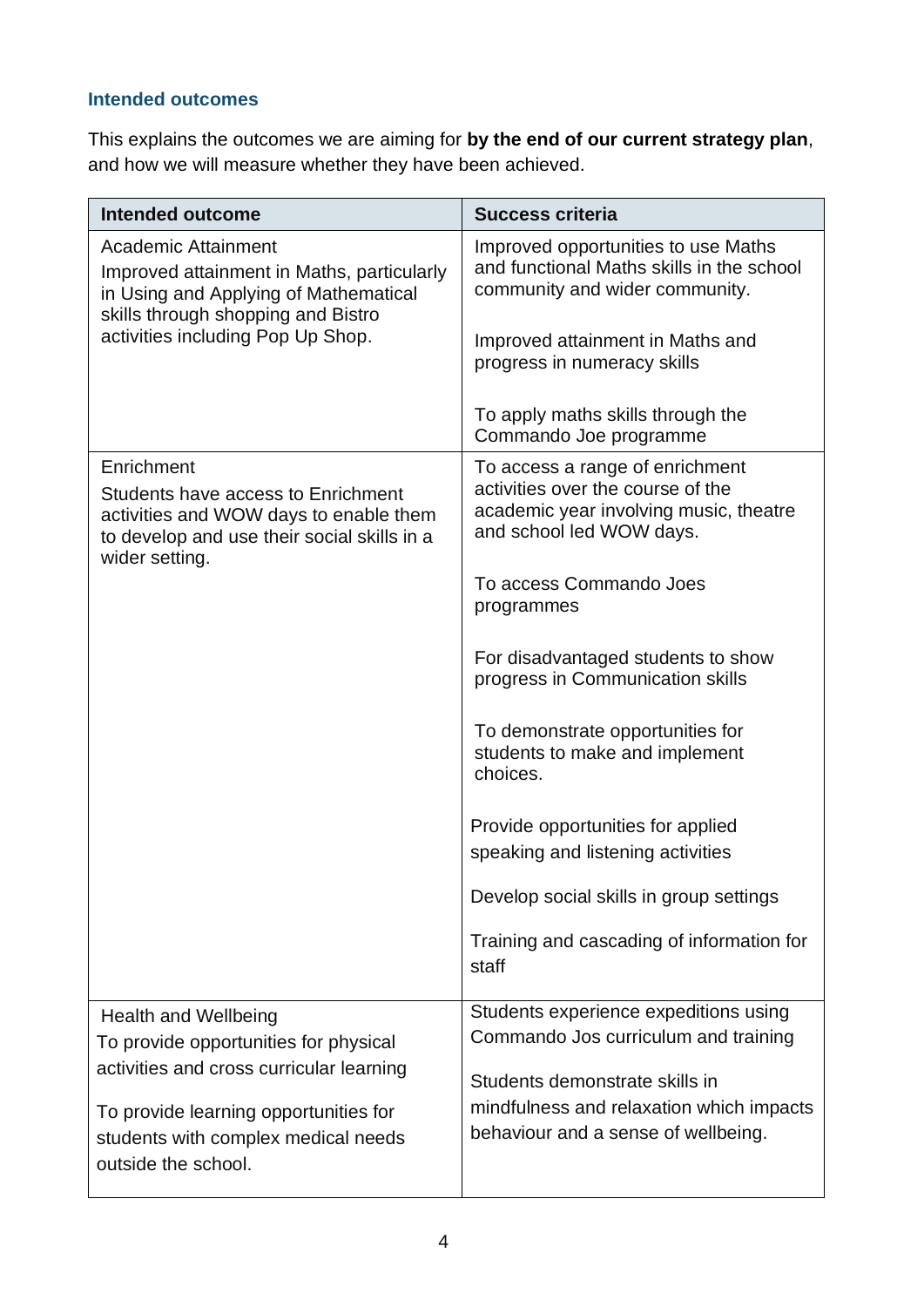| To provide an enhanced curriculum which<br>supports the development of mindfulness<br>Training for staff on mindfulness                      | Students with complex medical needs are<br>able to access purposeful and meaningful<br>education.              |
|----------------------------------------------------------------------------------------------------------------------------------------------|----------------------------------------------------------------------------------------------------------------|
| Providing students with Magic Breakfast to<br>ensure all students have access to a<br>nutritionally balanced meal at the start of<br>the day | Increased concentration and attention<br>and impact on learning attainment<br>through having breakfast.        |
| Home reach model developed and<br>implemented with students with complex<br>medical needs                                                    | Staff skills and experience are shared<br>with other professionals maximising the<br>outcomes for students.    |
| To develop the track and learning<br>activities on the field to support physical<br>development and health.                                  | Impact on students physical health and<br>opportunities to engage in exercise.                                 |
| <b>Therapies</b><br>To enhance the quality of provision and<br>experience in the hydrotherapy suite.                                         | Increase numbers of disadvantaged<br>students accessing the hydrotherapy<br>facilities.                        |
|                                                                                                                                              | Improve the quality of hydrotherapy<br>delivered to students by facilitating<br>additional support.            |
|                                                                                                                                              | Enhance the experience of hydrotherapy<br>and increase the duration of time spent in<br>the pool.              |
|                                                                                                                                              | Offer additional opportunities to students<br>without a physical need to experience the<br>hydrotherapy suite. |
| Social opportunities/ Cultural Capital                                                                                                       | Increase self-esteem and independence                                                                          |
| To provide opportunities for disadvantaged                                                                                                   | and personal, social skills.                                                                                   |
| students to participate in outward bounds<br>activities and experience a residential<br>holiday with their peers.                            | Increase number of disadvantaged<br>students accessing residential<br>opportunities.                           |
| DofE Bronze                                                                                                                                  |                                                                                                                |
| To provide students on the DofE courses<br>with a residential opportunity to achieve<br>their accreditation                                  | Develop social skills and opportunities to<br>apply learning in a new setting                                  |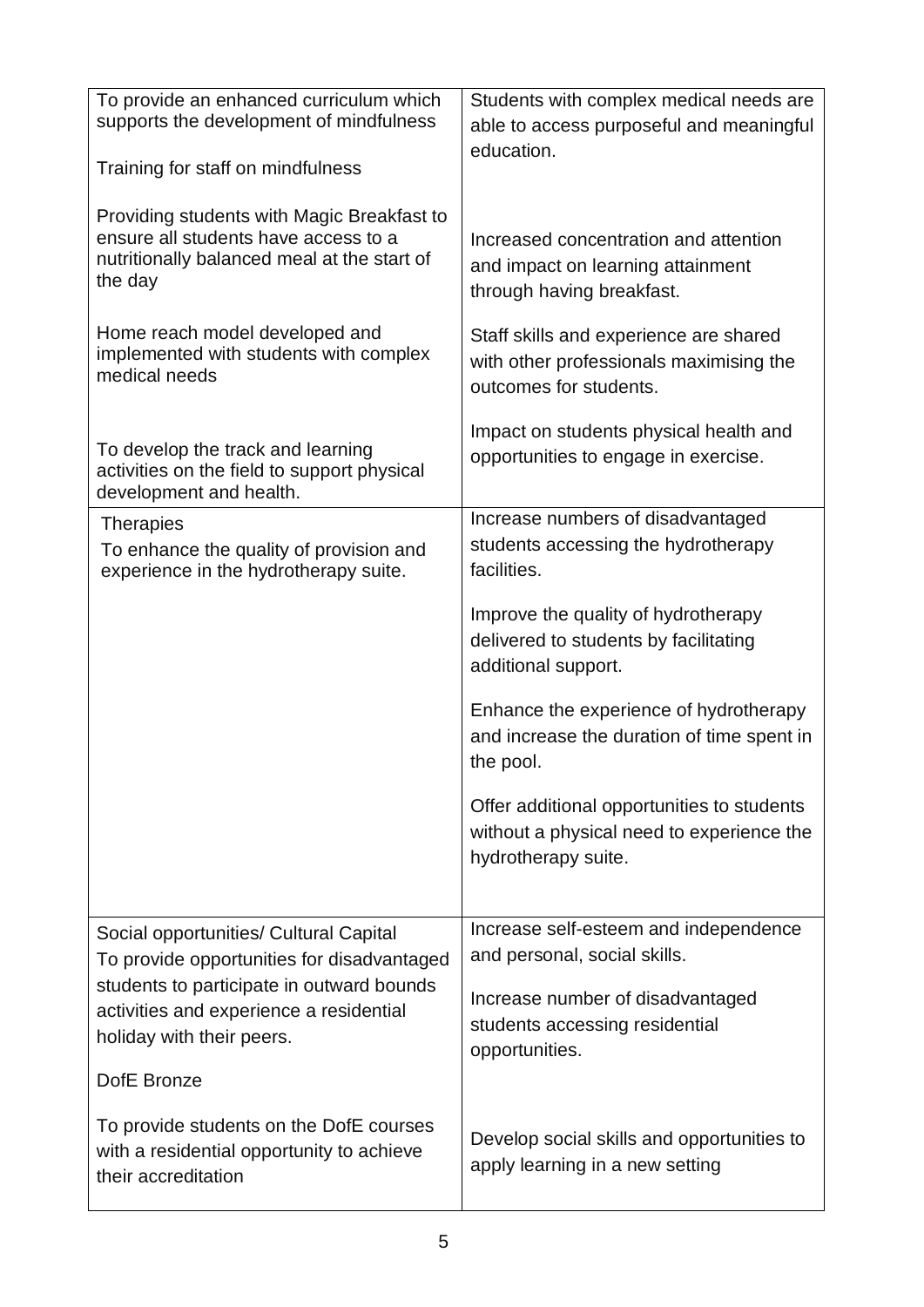|                                             | To develop the skills to achieve a Duke of<br>Edinburgh Bronze Award<br>To increase opportunities to use skills in<br>the outdoors and local rural landscape. |
|---------------------------------------------|---------------------------------------------------------------------------------------------------------------------------------------------------------------|
| Sensory                                     | School staff trained and supported in the                                                                                                                     |
| To provide school, families and carers with | implementation of sensory diets                                                                                                                               |
| sensory information to support individual   | Increased health and wellbeing of                                                                                                                             |
| students in all areas of life.              | students with sensory diets                                                                                                                                   |
|                                             | Reduction in behaviour incidents through<br>implementation of sensory diets.                                                                                  |
| To create a sensory environment within the  | Disadvantaged students accessing the                                                                                                                          |
| school community where learning can be      | light room for communication and literacy                                                                                                                     |
| facilitated in an immersive environment.    | sessions                                                                                                                                                      |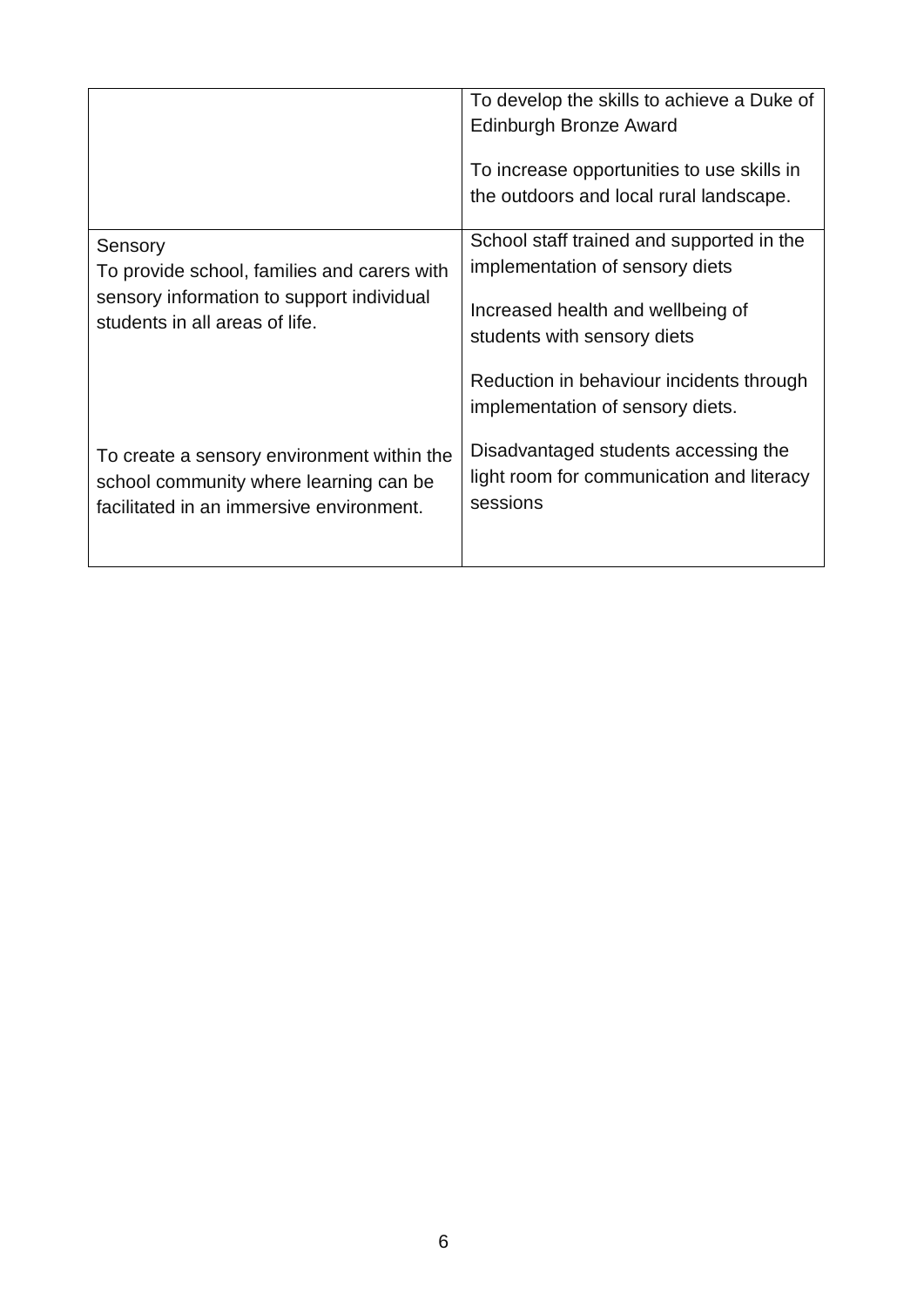## **Activity in this academic year**

This details how we intend to spend our pupil premium (and recovery premium funding) **this academic year** to address the challenges listed above.

#### **Teaching (for example, CPD, recruitment and retention)**

Budgeted cost: £17,550

| <b>Activity</b>                                                                                                 | <b>Evidence that supports this</b><br>approach                                                                                                                                                                                                                                                                                                            | <b>Challenge</b><br>number(s)<br>addressed |
|-----------------------------------------------------------------------------------------------------------------|-----------------------------------------------------------------------------------------------------------------------------------------------------------------------------------------------------------------------------------------------------------------------------------------------------------------------------------------------------------|--------------------------------------------|
| Purchase of 9 days of a<br>professional who is<br>trained in sensory<br>profiling/ sensory<br>assessments       | For Students with complex learning<br>difficulties and sensory integration<br>issues a sensory diet allows for<br>regulation of the sensory systems which<br>allows access to learning and improves<br>outcomes for students.                                                                                                                             | 5, 7                                       |
| CPD for staff on Sign-<br>along                                                                                 | Staff are able to support a TOTAL<br>communication environment and<br>provide students with a visual mode of<br>communication modelled accurately to<br>promote independence and deepen<br>their understanding of social<br>communication.                                                                                                                | 2, 3                                       |
| CPD for teaching staff<br>throughout Firwood to<br>develop pedagogical<br>understanding                         | Having a well-thought-out<br>pedagogy can improve the quality of<br>your teaching and the way students<br>learn, helping them gain a deeper grasp<br>of fundamental material. Being mindful<br>of the way you teach can help you<br>better understand how to help students<br>achieve deeper learning.                                                    | $1 - 8$                                    |
| Purchase of time for a<br>Middle Leader with<br>responsibility for Total<br>Communication across<br>the school. | Communication The ability to<br>communicate is fundamental to human<br>experience and learning and to<br>participation and achievement in all<br>curriculum areas. It is essential for<br>having one's needs and wishes met and<br>for influencing others. All children have<br>the right to develop the necessary skills<br>to be part of a social world | $\overline{2}$<br>1, 3, 4, 5, 6, 7, 8      |

#### **Targeted academic support (for example, tutoring, one-to-one support structured interventions)**

Budgeted cost: £36450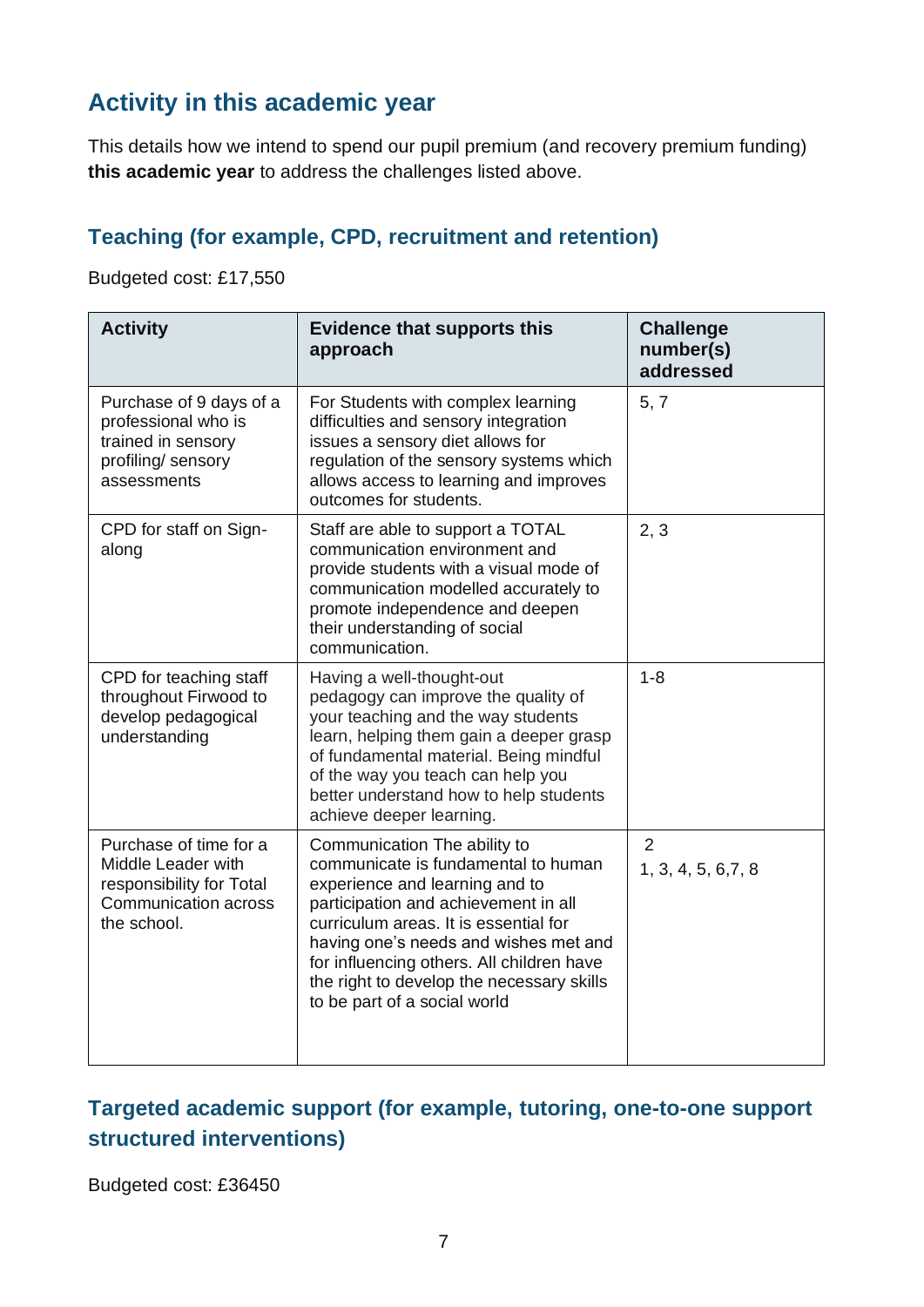| <b>Activity</b>                                                                                                                     | <b>Evidence that supports this</b><br>approach                                                                                                                                                                                                                                                                                                                                                                                                                                                                                                                                                | <b>Challenge</b><br>number(s)<br>addressed |
|-------------------------------------------------------------------------------------------------------------------------------------|-----------------------------------------------------------------------------------------------------------------------------------------------------------------------------------------------------------------------------------------------------------------------------------------------------------------------------------------------------------------------------------------------------------------------------------------------------------------------------------------------------------------------------------------------------------------------------------------------|--------------------------------------------|
| Purchase of 1.5 days a<br>week of a skilled and<br>experienced Teacher<br>trained in the<br>Engagement Model and<br>complex Needs   | Students with high medical needs<br>require specialist teaching through the<br>Home Reach Model                                                                                                                                                                                                                                                                                                                                                                                                                                                                                               | 1, 5, 6                                    |
| 5h a week of a<br><b>Teaching Assistant to</b><br>support the<br>maintenance and<br>development of hydro<br>resources for therapies | Hydrotherapy provision supports the<br>physical and mental health of students<br>allowing for better life outcomes through<br>the implementation of regular water<br>therapy.                                                                                                                                                                                                                                                                                                                                                                                                                 | 2, 7                                       |
| Purchase of time for<br>parental engagement<br>Leader and pastoral<br>support                                                       | Parental involvement is essential for<br>student development and offers many<br>benefits. It can also impact student<br>behaviour and support health needs<br>through MDT working. Having parents<br>and teachers communicate more helps<br>students feel more motivated in their<br>classes; their self-esteem and<br>outcomes improve                                                                                                                                                                                                                                                       | 4, 6, 7, 8                                 |
| D of E offer and<br>Residential<br>opportunities                                                                                    | Through school residentials students will<br>develop:<br>- Self-belief and self-confidence<br>- A sense of identity<br>- Initiative and a sense of responsibility<br>- A real awareness of their strengths<br>- New talents and abilities<br>- The ability to plan and use time<br>effectively<br>- Learning from and giving to others in<br>the community<br>- Forming new friendships<br>- Problem solving, presentation and<br>communication skills<br>- Leadership and teamworking skills.<br>DofE students will also achieve<br>accreditation in an internationally<br>recognised award. | 1, 2, 3, 4, 5, 7, 8                        |

## **Wider strategies (for example, related to attendance, behaviour, wellbeing)**

Budgeted cost: £29885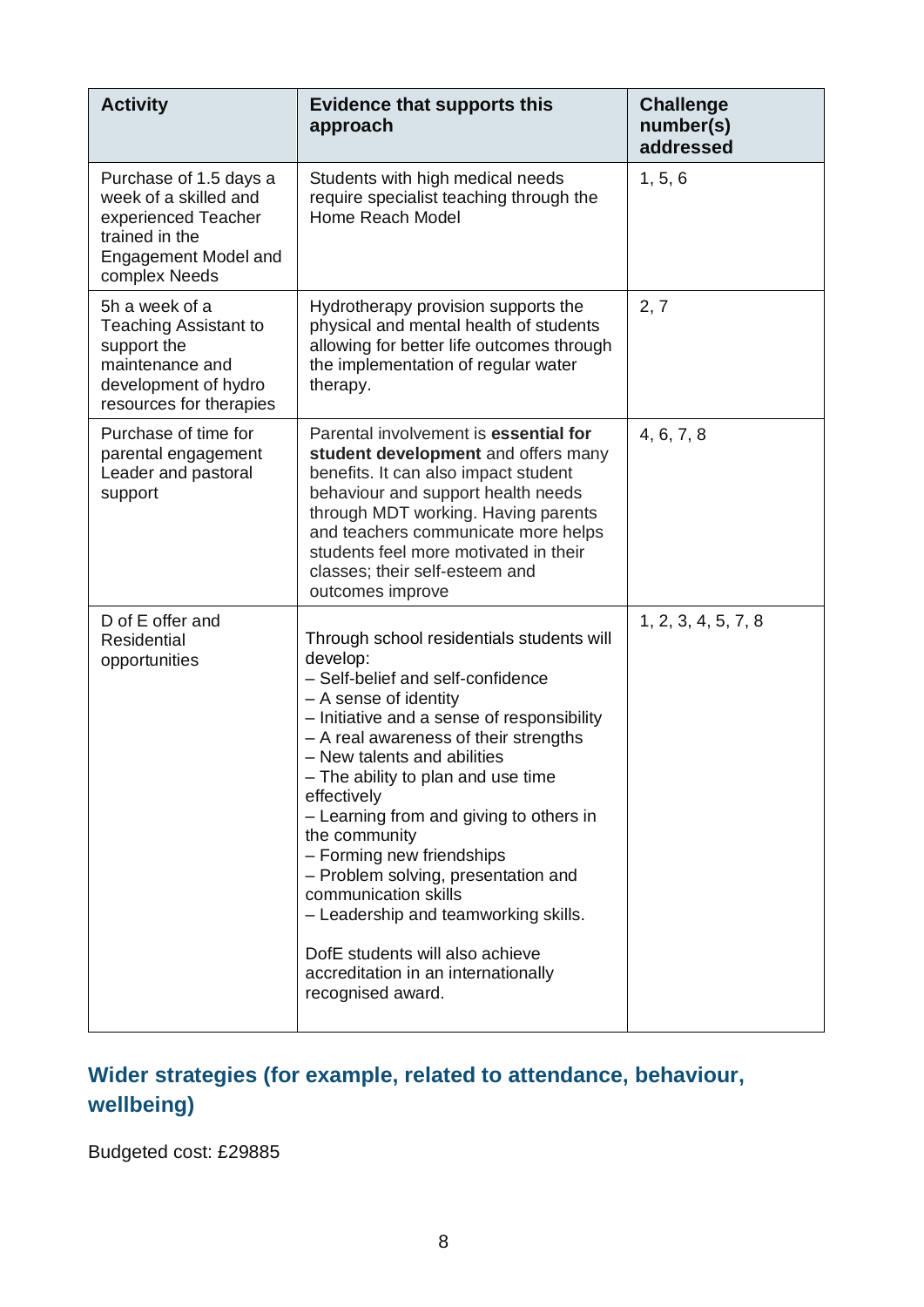| <b>Activity</b>                                                                                                | <b>Evidence that supports this</b><br>approach                                                                                                                                                                                                                                                                                              | Challenge number(s)<br>addressed |
|----------------------------------------------------------------------------------------------------------------|---------------------------------------------------------------------------------------------------------------------------------------------------------------------------------------------------------------------------------------------------------------------------------------------------------------------------------------------|----------------------------------|
| Enrichment WOW days<br>implemented<br>throughout the year                                                      | Cultural capital gives a student power.<br>It helps them achieve goals, become<br>successful, and rise up the social ladder<br>without necessarily having wealth or<br>financial capital. Cultural capital is<br>having assets that give students the<br>ability to socialise and reach their<br>potential.                                 | $1 - 8$                          |
| Enhancing the sensory<br>regulation equipment of<br>students with enhance<br>sensory needs                     | Sensory equipment and resources such<br>as mattresses, lap pads, weighted<br>jackets, smells and additional<br>proprioceptive equipment can be<br>effective as part of a sensory diets for<br>our students.                                                                                                                                 | 4, 5                             |
| Commando Joes<br>training and initiation of<br>expeditions throughout<br>the curriculum.                       | To allow children and young people to<br>develop life skills, improve<br>attendance, develop a growth mindset<br>and build resilience. Alongside<br>supporting behaviour management,<br>which will all have a positive impact on<br>their educational engagement, future<br>employability and importantly physical<br>and mental well-being | 1, 2, 3                          |
| Development of the<br>Sensory room to<br>provide an alternative<br>immersive teaching and<br>learning space    | They're used to stimulate or calm the<br>senses - sight, touch and hearing -<br>and provide a space for people with<br>social integration disorder, autism and<br>other special educational needs to<br>explore and develop their sensory skills.<br>They're a place to relax, destress and<br>diffuse anxieties.                           | $1 - 8$                          |
| <b>Firwood Flat</b><br>adaptations to provide a<br>real 'living experience'<br>for the students at<br>Firwood. | To develop independent learners and<br>provide an experiential learning<br>environment where life skills can be<br>taught, developed and implemented.                                                                                                                                                                                       | $1 - 8$                          |
| Development of the<br>Firwood field for<br>physical activities and<br>exercise.                                | Your physical health includes staying<br>active and healthy eating. Staying healthy<br>physically is proven to make you feel<br>better about yourself, giving you more<br>energy, confidence and brain power                                                                                                                                | $1 - 8$                          |
| Supplement breakfast<br>to support Magic<br><b>Breakfast</b><br>implementation                                 | Eating a good breakfast in the morning<br>wakes up the brain, improves<br>concentration, reduces irritability, and<br>gives a child a stable routine for the rest<br>of the day. We provide opportunities for<br>the kids to make small choices within<br>their day                                                                         | 2, 4, 5                          |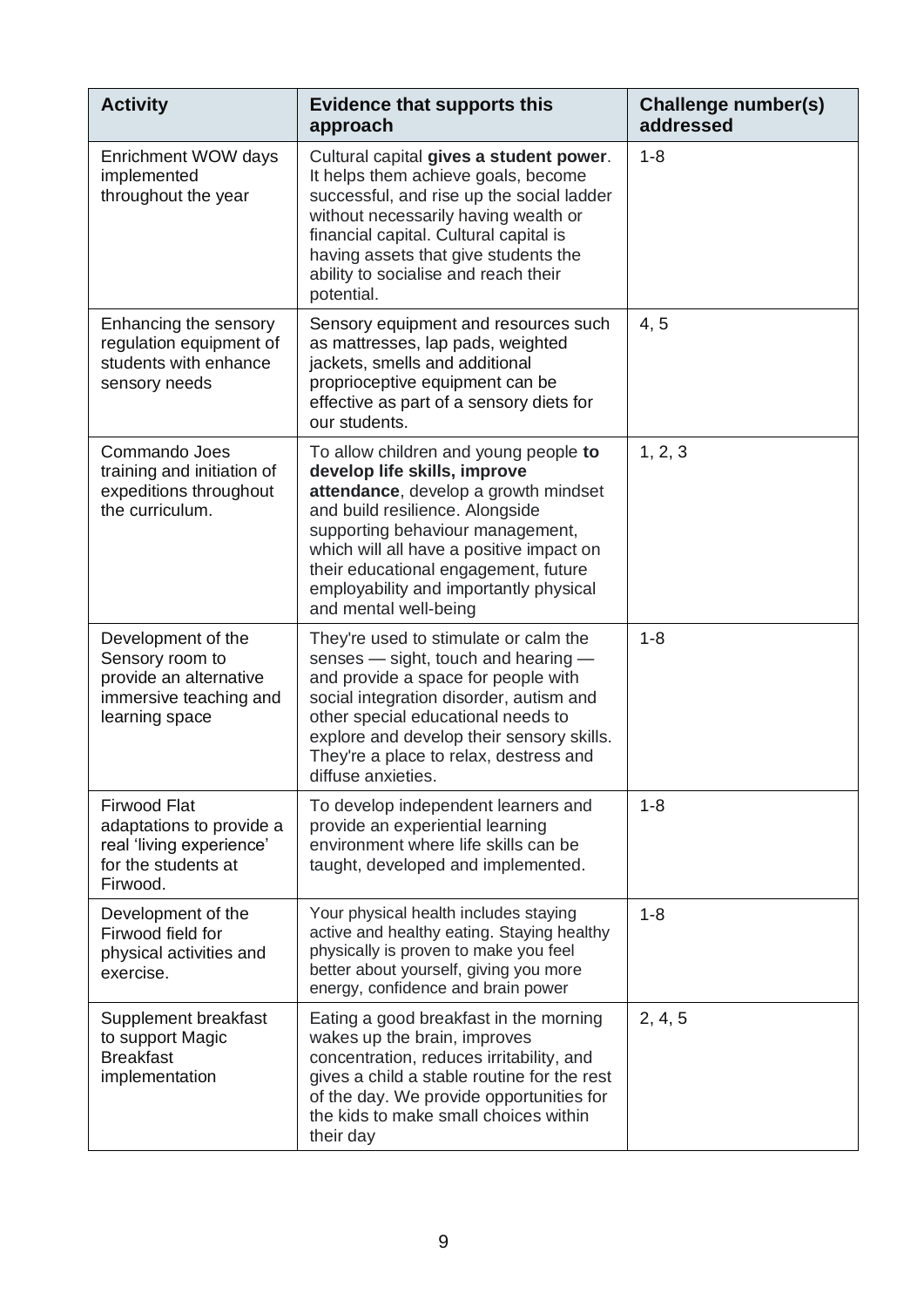**Total budgeted cost: £83885**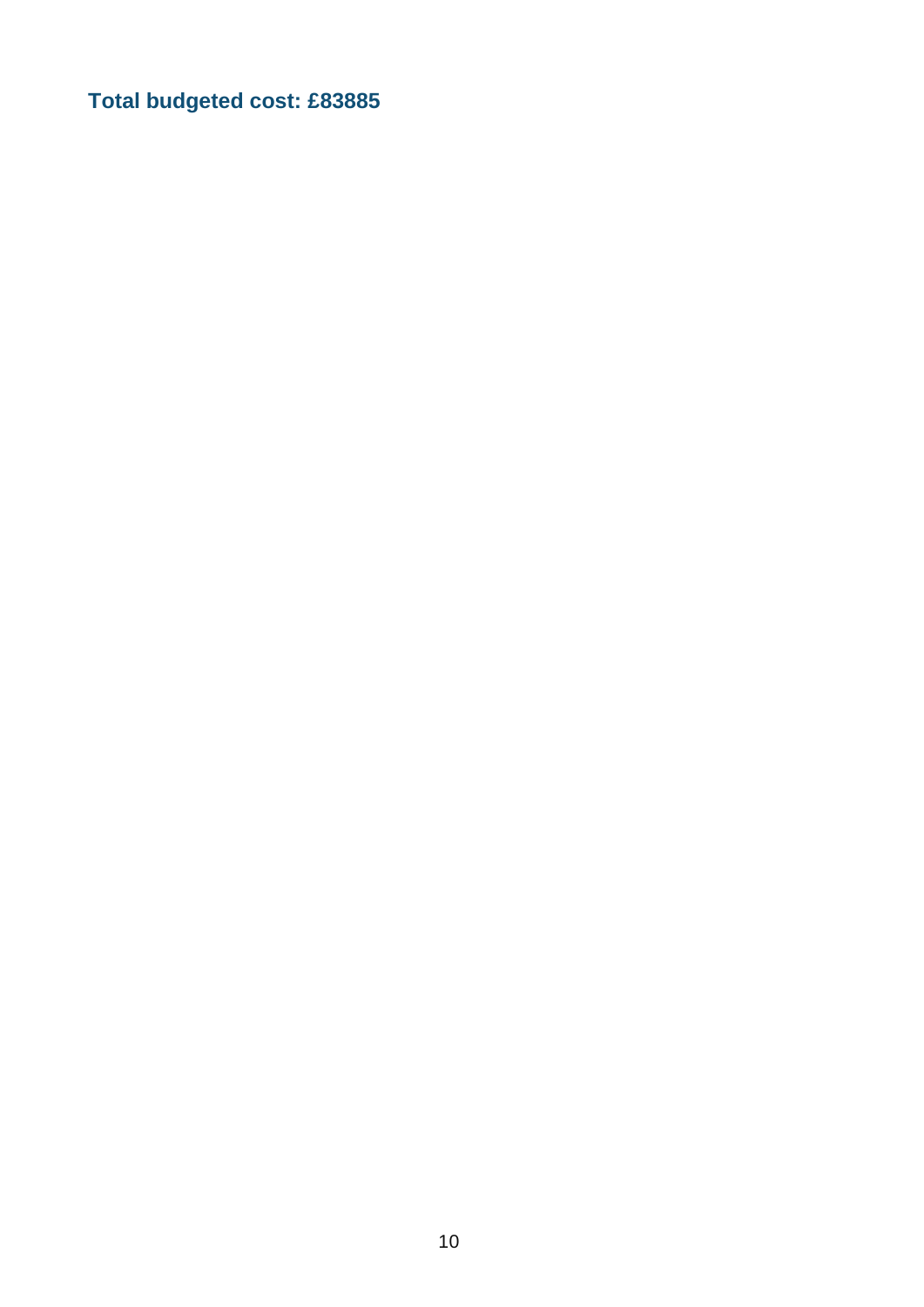## **Part B: Review of outcomes in the previous academic year**

#### **Pupil premium strategy outcomes**

This details the impact that our pupil premium activity had on pupils in the 2020 to 2021 academic year.

Pupil Premium (PPG) is allocated to schools to provide support to eligible pupils to ensure that their progress and attainment is in line with that of their peers. The provision provided by Firwood High School was tailored to the needs of the individual pupils and came in the form of targeted pastoral support through the pandemic to support students to get back to a position where they were able to learn effectively.

Pupil premium funding was spent addressing barriers to learning and narrowing the gap to ensure all students achieved their full potential and maximised their outcomes. The identified barriers to learning for our students include;

- Disability and learning needs all students at Firwood High School have Severe Learning Disabilities and/ or Autistic Spectrum Conditions and many have increased medical, sensory, physical and behaviour needs.
- Communication difficulties
- Reduced access to social and community opportunities
- Increased need for pastoral support and parental engagement
- Less access to enrichment activities and social provison

For the academic year 2020/ 2021, Firwood High School's allocation was used to raise attainment through the following ways;

- An Enrichment programme across the whole school to support attainment across core subjects and engage effectively with a wide range of social opportunities.
- To provide enhanced resources for health and wellbeing including provision for outdoor learning, mindfulness and Commando Jo's
- To use Commando Jo's to enhance the curriculum provision and impact core learning including Maths
- To provide outreach and home reach support for students and families with complex medical needs
- To provide enhanced parental engagement through the development of Class Dojo and parental support through community visits.
- To provide sensory assessments, sensory profiles and sensory equipment to promote behaviour for learning and development of learning skills
- To provide bespoke equipment to support and enhance the physical development of students